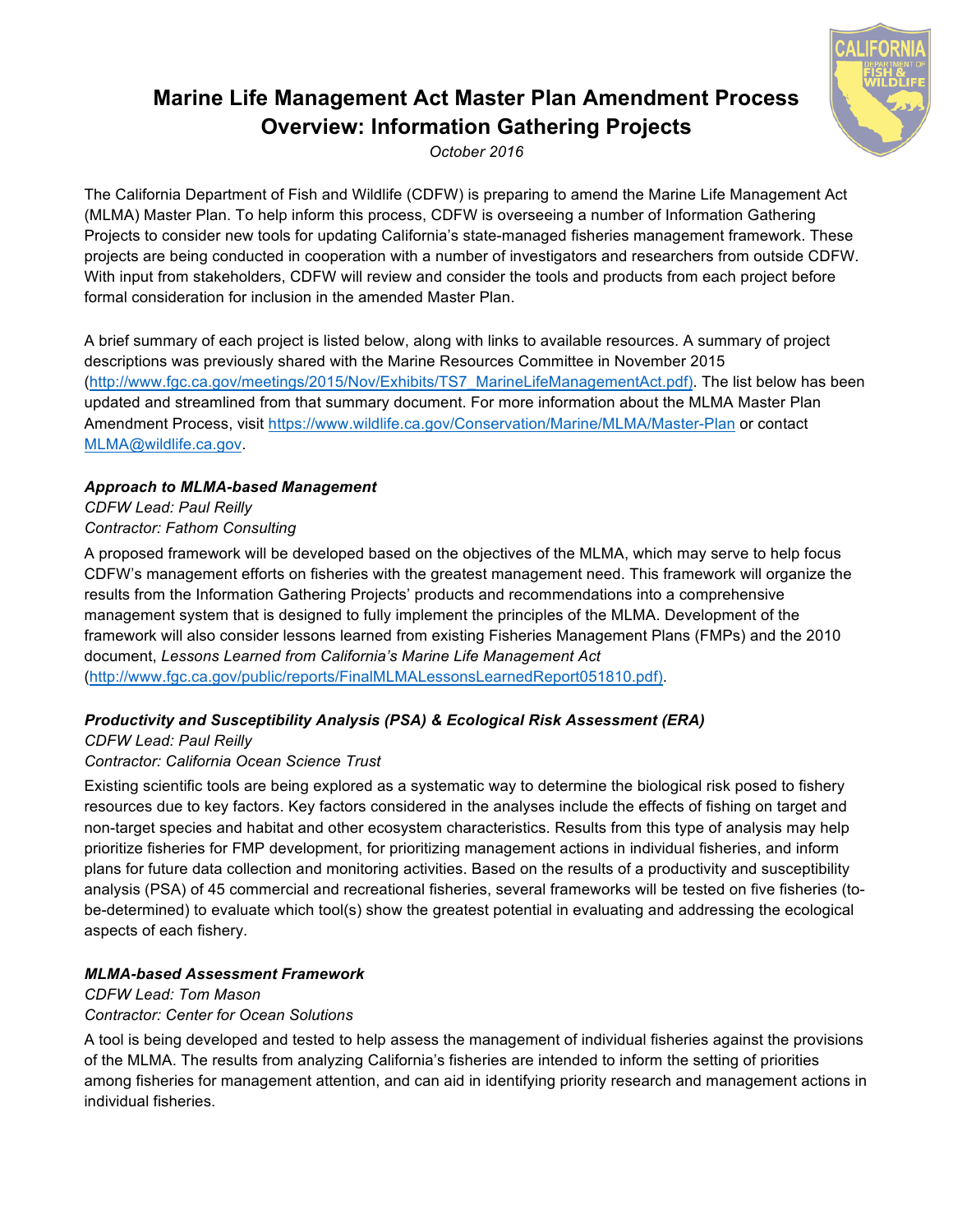### *Socioeconomic Value and Opportunity*

*CDFW Leads: Debbie Aseltine-Neilson & Ryan Bartling Contractor: California Sea Grant*

This project will identify needs and opportunities for analyzing and assembling socioeconomic and human dimension information to guide fishery management efforts consistent with the MLMA. This information can help inform management decisions to reduce community and socioeconomic impacts and prioritize data collection efforts.

## *California Fisheries Data Limited Tool-kit*

## *CDFW Leads: Pete Kalvass & Chuck Valle Contactor: Natural Resources Defense Council, University of British Columbia*

A new software tool is being customized and tested for California fisheries using Management Strategy Evaluation (MSE) to simultaneously compare the performance of a number of stock-assessment approaches for data-limited fisheries. An MSE is a simulation of a real world fishery that tests alternative management strategies against a set of performance criteria under realistic conditions of variability and uncertainty. Using four test fisheries, the software will test and identify appropriate options for stock assessment and management approaches for these fisheries, and prioritize data collection efforts. Additional information can be found at http://www.datalimitedtoolkit.org/.

### *Streamlined Fishery Management*

*CDFW Lead: Ian Taniguchi Contractor: Fathom Consulting* 

This project seeks to provide guidance on how to scale the individual management efforts for each fishery based on the size and complexity of that fishery. The goal is to develop options for a cost-effective, flexible, and streamlined approach to meeting the goals of the MLMA through an MLMA-based management continuum that ranges from enhanced status reports to FMPs.

### *Status of the Fisheries Reports and Web-based Dashboard*

## *CDFW Lead: Tom Mason Contractor: Fathom Consulting*

A regularly updated, user-friendly, web-based "California Fishery Dashboard" is being considered as part of the Master Plan Amendment to serve as a library for fisheries information in California. Status of the Fisheries Reports will be transformed from a static paper or digital document to a dynamic website structure. The dashboard would be available to the public, fisheries managers, scientists, and others to learn about the state of knowledge about a fishery, management issues and current research needs.

### *Climate Change and Fisheries*

#### *CDFW Lead: Debbie Aseltine-Neilson Contractor: California Ocean Science Trust*

This project, which will draw upon the expertise of the Ocean Protection Council's Science Advisory Team, will consider the issue of climate change in the sustainable management of California fisheries, provide an evaluation of the effects of changing climate and ocean chemistry on fisheries (including social, ecological and governance dimensions), and explore ways of building resilience to buffer against potential effects. Opportunities for new or expanded fisheries resulting from climate change may also be explored.